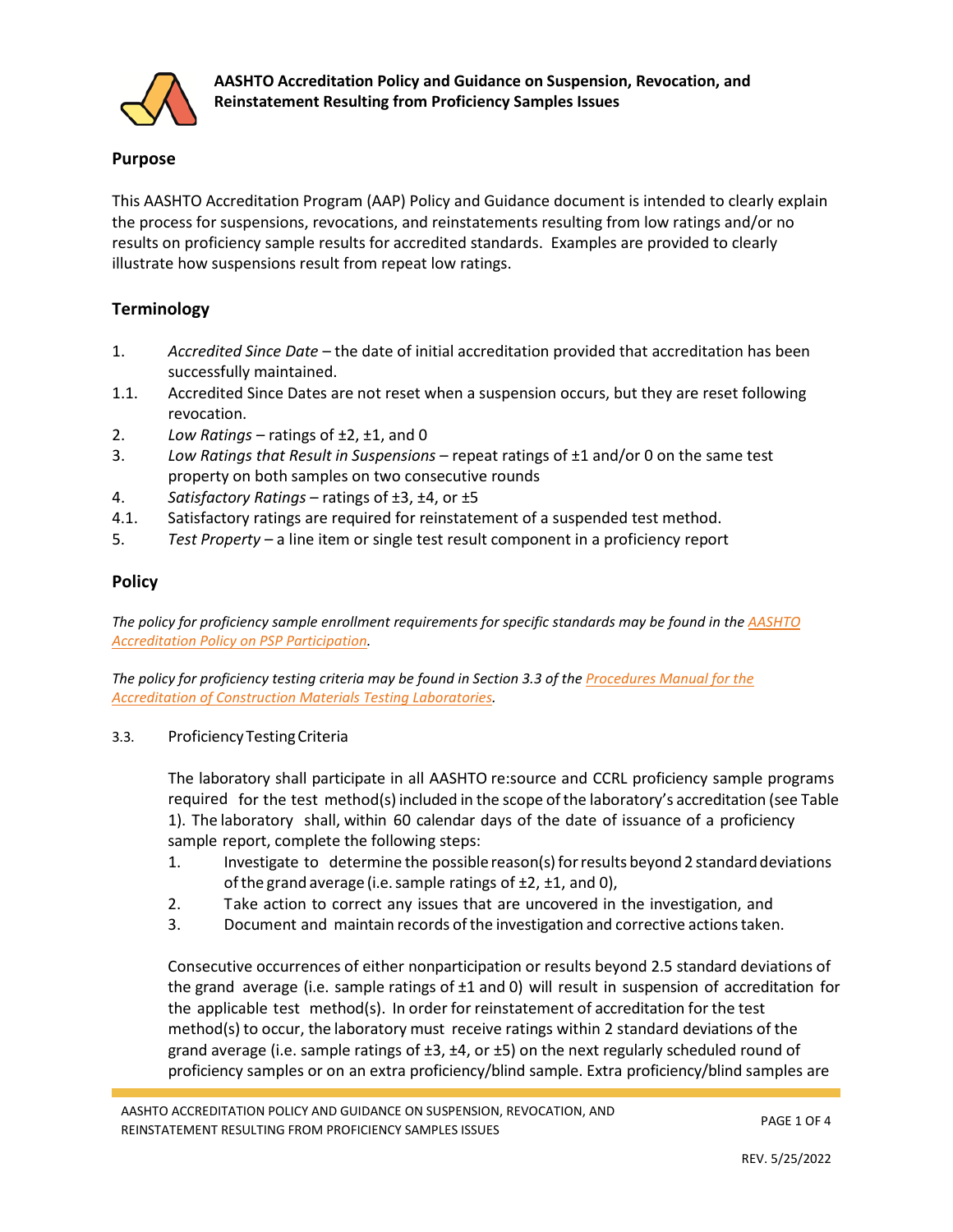surplus samples that were produced for a regularly scheduled round of testing and are available for purchase by contacting the AAP.

When available, laboratories that have had their accreditation suspended for proficiency testing issues can have their testing evaluated using extra proficiency/blind sample(s) rather than waiting for the next round of testing. Test results must be accompanied by a completed corrective action report identifying the probable source of previous low ratings and the changes that have been implemented before performing testing on the extra proficiency/blind sample. The laboratory is responsible for the cost of the extra proficiency/blind sample(s). If the laboratory receives ratings beyond 2 standard deviations of the grand average on the extra proficiency/blind sample(s), the suspension will remain in effect. If the laboratory receives ratings within 2 standard deviations of the grand average and the corrective action supplied by the laboratory includes a root cause analysis that has been found to be acceptable, the accreditation for the applicable test method(s) will be reinstated. In either case, laboratories must receive satisfactory ratings (i.e. sample ratings of  $\pm 3$ ,  $\pm 4$ , or  $\pm 5$ ) on the next regularly scheduled round of proficiency samples to avoid future revocation of accreditation forthe affected test method(s).

### **Guidance**

#### 1. **Low Ratings/No Data on a Single Sample**

1.1. When low ratings (±2, ±1, and 0) are received or data is not submitted on one sample or both samples in the round, the laboratory must complete a corrective action report detailing the investigation into the low ratings and any corrective actions that were implemented within 60 days of receiving the sample report and retain the corrective action report. The laboratory is not required to submit corrective action reports to the AAP. If results were not submitted, the laboratory should focus on how to avoid missing future samples.

#### 2. **Low Ratings/No Data on Two Consecutive Samples**

- 2.1. If the laboratory receives scores of  $\pm 1$  or 0, does not submit test data, or a combination of the two on the same test property for both samples on two consecutive rounds, accreditation for the applicable standard(s) will be suspended. For example:
- 2.1.1. The following scores on T27/C136 on consecutive rounds of the Fine Aggregate sample **WOULD** lead to a suspension. This laboratory received ratings of 1 and 0 on the same test property for both samples on two consecutive sample rounds.

| <b>Test Property</b> | Ratings 2019 |            | Ratings 2020 |            |
|----------------------|--------------|------------|--------------|------------|
|                      | Sample 203   | Sample 204 | Sample 207   | Sample 208 |
| No.8                 |              | -4         |              |            |
| No. 16               |              |            |              |            |
| No. 30               |              |            |              |            |
| No. 50               |              |            | -4           | -4         |
| No. 100              | -2           |            | -2           |            |
| No. 200              |              |            |              |            |

AASHTO ACCREDITATION POLICY AND GUIDANCE ON SUSPENSION, REVOCATION, AND REINSTATEMENT RESULTING FROM PROFICIENCY SAMPLES ISSUES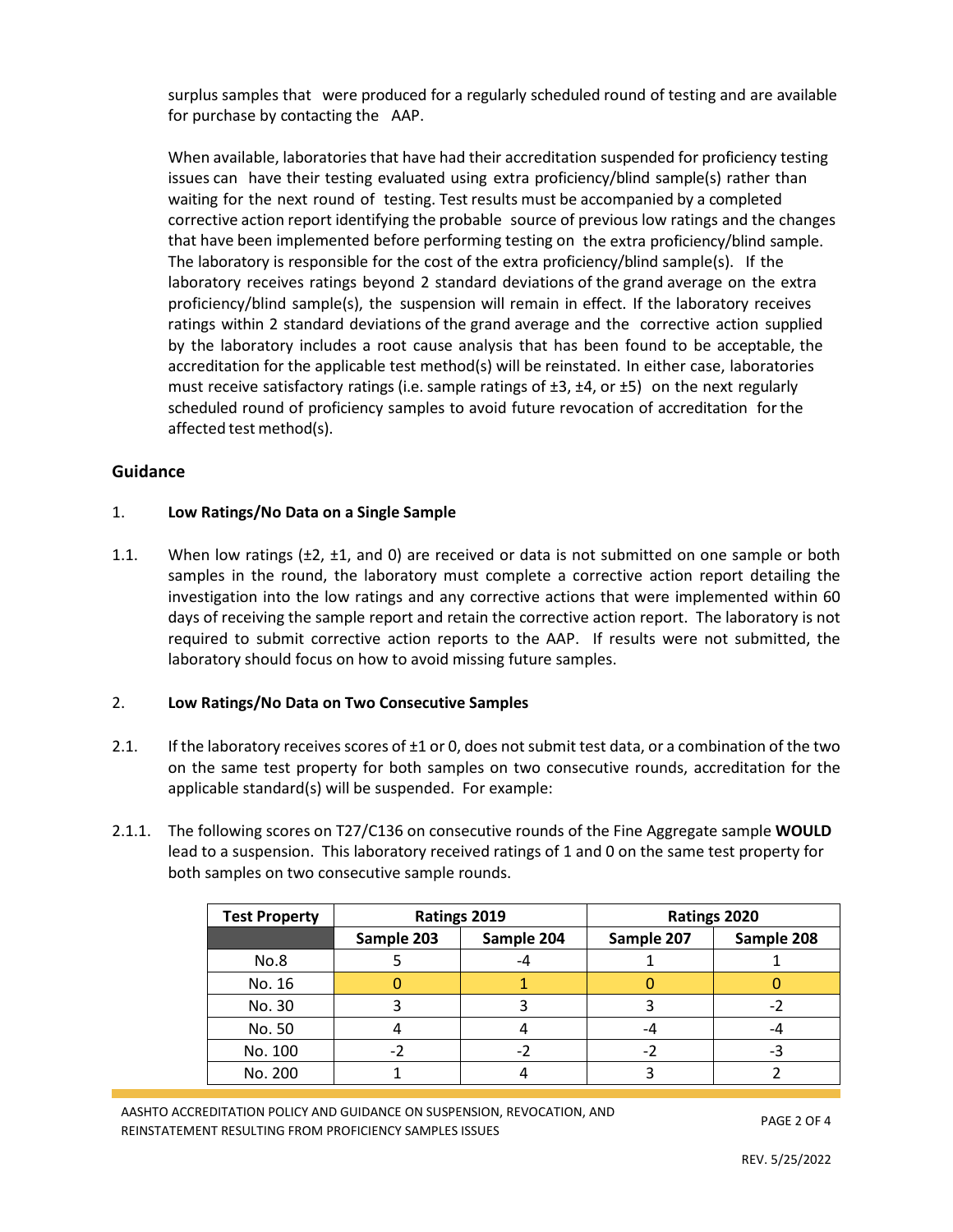2.1.2. The following scores on AASHTO T27/ASTM C136 on consecutive rounds of the Fine Aggregate sample **WOULD NOT** lead to a suspension because the laboratory received ratings of 1 and 0 on both samples over two consecutive rounds, but the low ratings were not on the same test property.

| <b>Test Property</b> | Ratings 2019 |            | Ratings 2020 |            |
|----------------------|--------------|------------|--------------|------------|
|                      | Sample 203   | Sample 204 | Sample 207   | Sample 208 |
| No.8                 |              | -4         |              |            |
| No. 16               |              |            |              |            |
| No. 30               |              |            |              |            |
| No. 50               |              |            | -4           |            |
| No. 100              |              |            |              |            |
| No. 200              |              |            |              |            |

#### <span id="page-2-0"></span>3. **Resolving a Suspension**

- 3.1. The laboratory may choose to carry the suspension on their accreditation listing until the next sample round. If the laboratory receives satisfactory ratings on all test properties on the suspended test method on at least one of the samples in the next regular round of testing, the laboratory needs to submit a corrective action report to the AAP in order to resolve the suspension.
- 3.2. If the laboratory wishes to have the accreditation reinstated before the next sample round, the laboratory may order a blind sample by performing the following actions.
- 3.2.1. Contact the Quality Analyst assigned to the laboratory or [psp@aashtoresource.org](mailto:psp@aashtoresource.org) or [ccrl@astm.org](mailto:ccrl@astm.org) to place an order for the applicable blind sample.
- 3.2.2. The laboratory will be issued an invoice for the blind sample, which must be paid prior to shipment. Once payment is made, the proficiency sample program will ship the sample to the laboratory.
- 3.3. After the laboratory receives the sample and performs the test methods for which they are suspended, the laboratory shall submit the test results, data sheets/calculations, and corrective action reports to the Quality Analyst assigned to the laboratory.
- 3.3.1. If the laboratory receives satisfactory ratings on the blind sample and submits all required documentation, the Quality Analyst will process the reinstatement and create a follow-up file to monitor performance on the next normal round of proficiency samples.

#### 4. **Low Ratings on Blind Samples**

- 4.1. If the laboratory does not receive satisfactory ratings on the blind sample and/or all required documentation is not submitted, the suspension will remain in place. The laboratory is permitted to order another round of blind samples or allow the suspension to remain in place until the next normal round of testing.
- 4.2. Continued low ratings on blind samples or incomplete corrective action may lead to revocation of the standard(s) in question and a requirement for a surveillance assessment before accreditation can be reinstated. These situations will be reviewed on a case-by-case basis by the AAP Manager and the Administrative Task group (ATG).